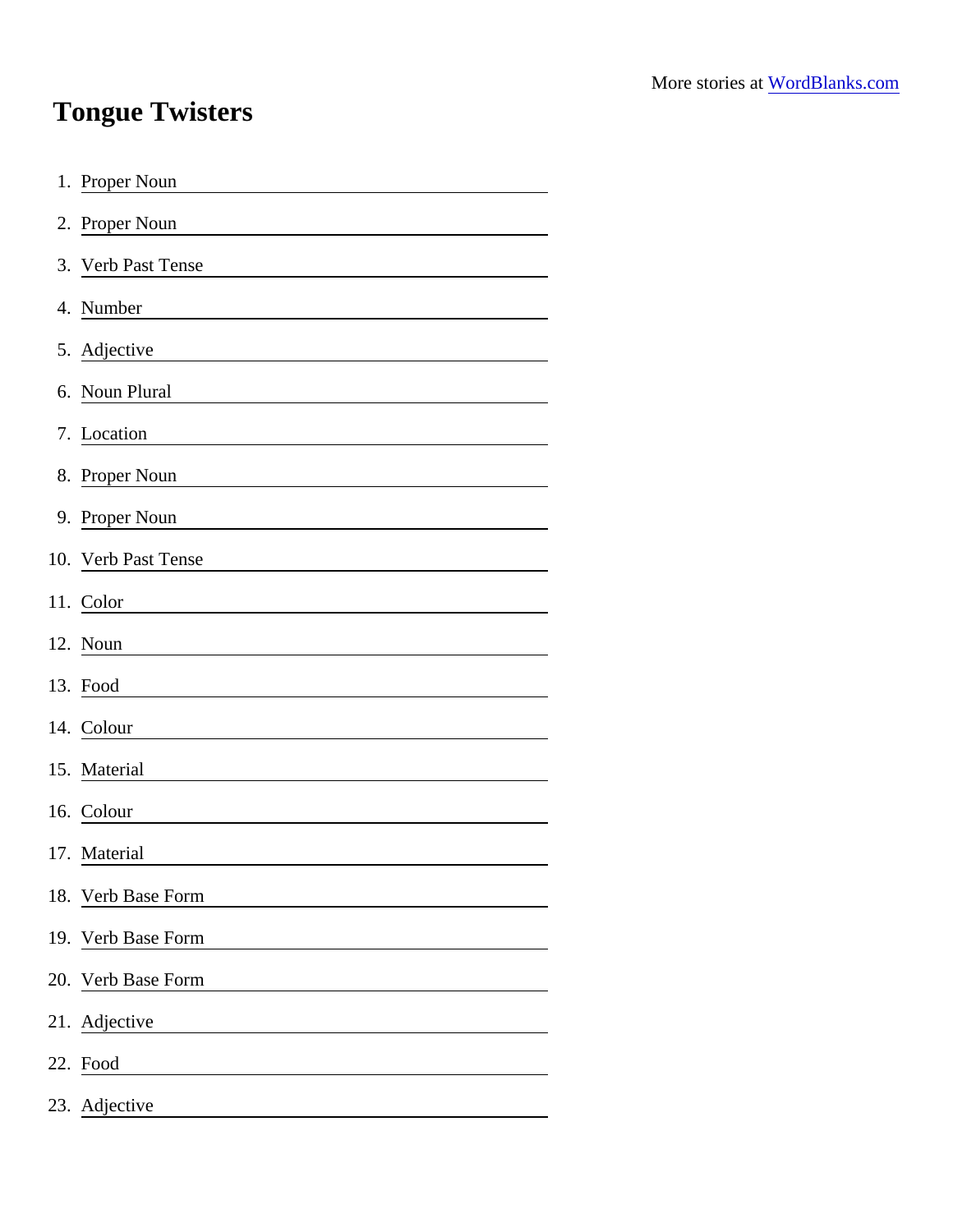| 24. Color                                                             |  |  |  |  |  |  |  |
|-----------------------------------------------------------------------|--|--|--|--|--|--|--|
| 25. Noun                                                              |  |  |  |  |  |  |  |
| 26. Verb Past Tense                                                   |  |  |  |  |  |  |  |
| 27. Adjective                                                         |  |  |  |  |  |  |  |
| 28. Color                                                             |  |  |  |  |  |  |  |
| 29. Animal                                                            |  |  |  |  |  |  |  |
| 30. Noun                                                              |  |  |  |  |  |  |  |
| 31. Adjective                                                         |  |  |  |  |  |  |  |
| 32. Proper Noun                                                       |  |  |  |  |  |  |  |
| 33. Verb Past Tense                                                   |  |  |  |  |  |  |  |
| 34. Number                                                            |  |  |  |  |  |  |  |
| 35. Noun Plural                                                       |  |  |  |  |  |  |  |
| 36. Proper Noun                                                       |  |  |  |  |  |  |  |
| 37. Proper Noun                                                       |  |  |  |  |  |  |  |
| 38. Verb Past Tense                                                   |  |  |  |  |  |  |  |
| 39. Number                                                            |  |  |  |  |  |  |  |
| 40. Adjective                                                         |  |  |  |  |  |  |  |
| 41. Noun Plural                                                       |  |  |  |  |  |  |  |
| 42. Location                                                          |  |  |  |  |  |  |  |
| 43. Proper Noun                                                       |  |  |  |  |  |  |  |
| 44. Job                                                               |  |  |  |  |  |  |  |
| 45. Verb Past Tense                                                   |  |  |  |  |  |  |  |
| 46. Noun<br><u> 1980 - Johann Barn, mars eta bainar eta idazlea (</u> |  |  |  |  |  |  |  |
| 47. Adjective                                                         |  |  |  |  |  |  |  |
| 48. Noun Plural                                                       |  |  |  |  |  |  |  |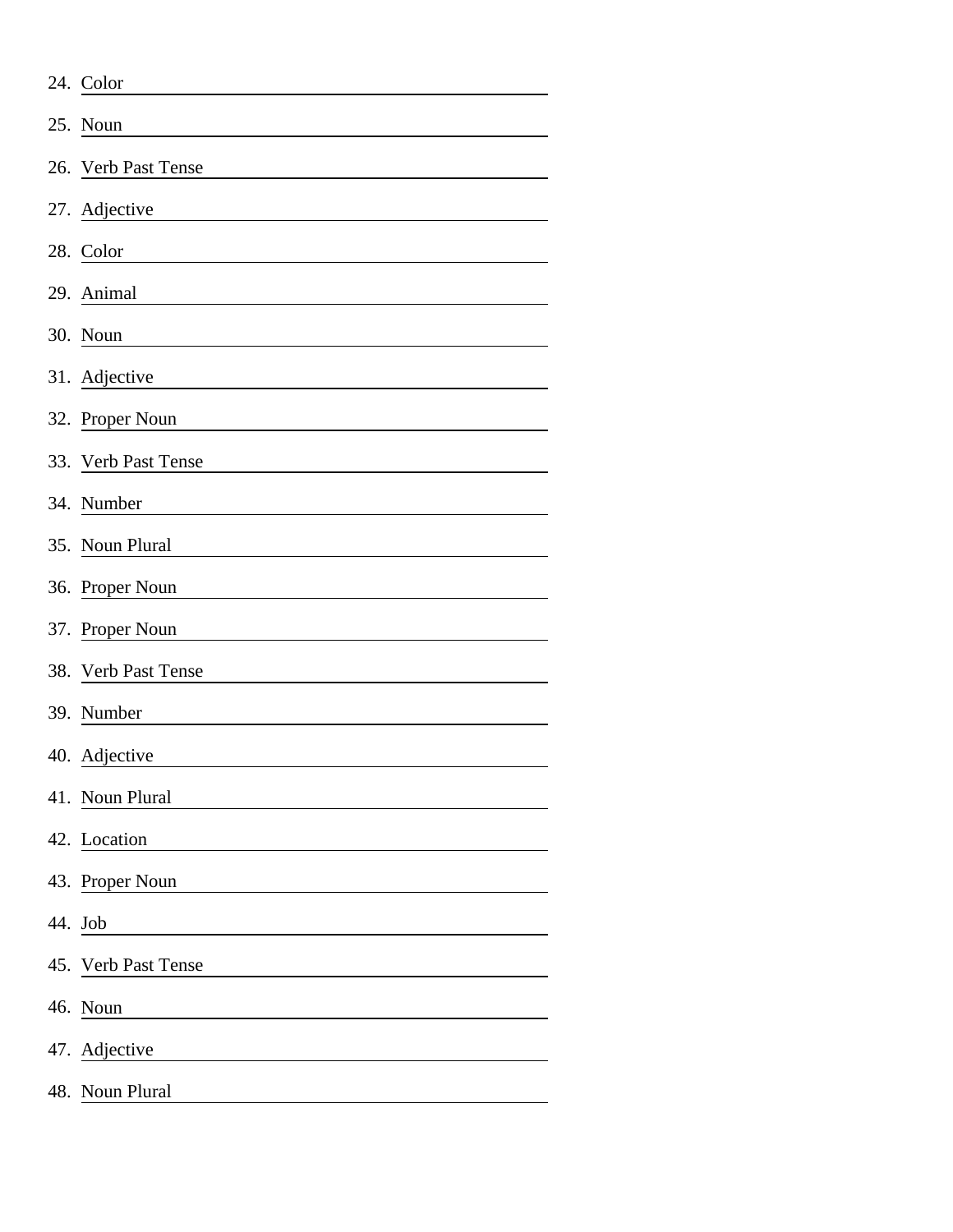| 49. Verb Base Form  |  |  |  |  |  |  |  |
|---------------------|--|--|--|--|--|--|--|
| 50. Proper Noun     |  |  |  |  |  |  |  |
| 51. Verb Past Tense |  |  |  |  |  |  |  |
| 52. Color           |  |  |  |  |  |  |  |
| 53. Noun            |  |  |  |  |  |  |  |
| 54. Noun Plural     |  |  |  |  |  |  |  |
| 55. Noun            |  |  |  |  |  |  |  |
| 56. Proper Noun     |  |  |  |  |  |  |  |
| 57. Verb Past Tense |  |  |  |  |  |  |  |
| 58. Noun            |  |  |  |  |  |  |  |
| 59. Adjective       |  |  |  |  |  |  |  |
| 60. Noun Plural     |  |  |  |  |  |  |  |
| 61. Proper Noun     |  |  |  |  |  |  |  |
| 62. Verb Past Tense |  |  |  |  |  |  |  |
| 63. Animal          |  |  |  |  |  |  |  |
| 64. Part Of Body    |  |  |  |  |  |  |  |
| 65. Animal          |  |  |  |  |  |  |  |
| 66. Job             |  |  |  |  |  |  |  |
| 67. Verb Past Tense |  |  |  |  |  |  |  |
| 68. Noun            |  |  |  |  |  |  |  |